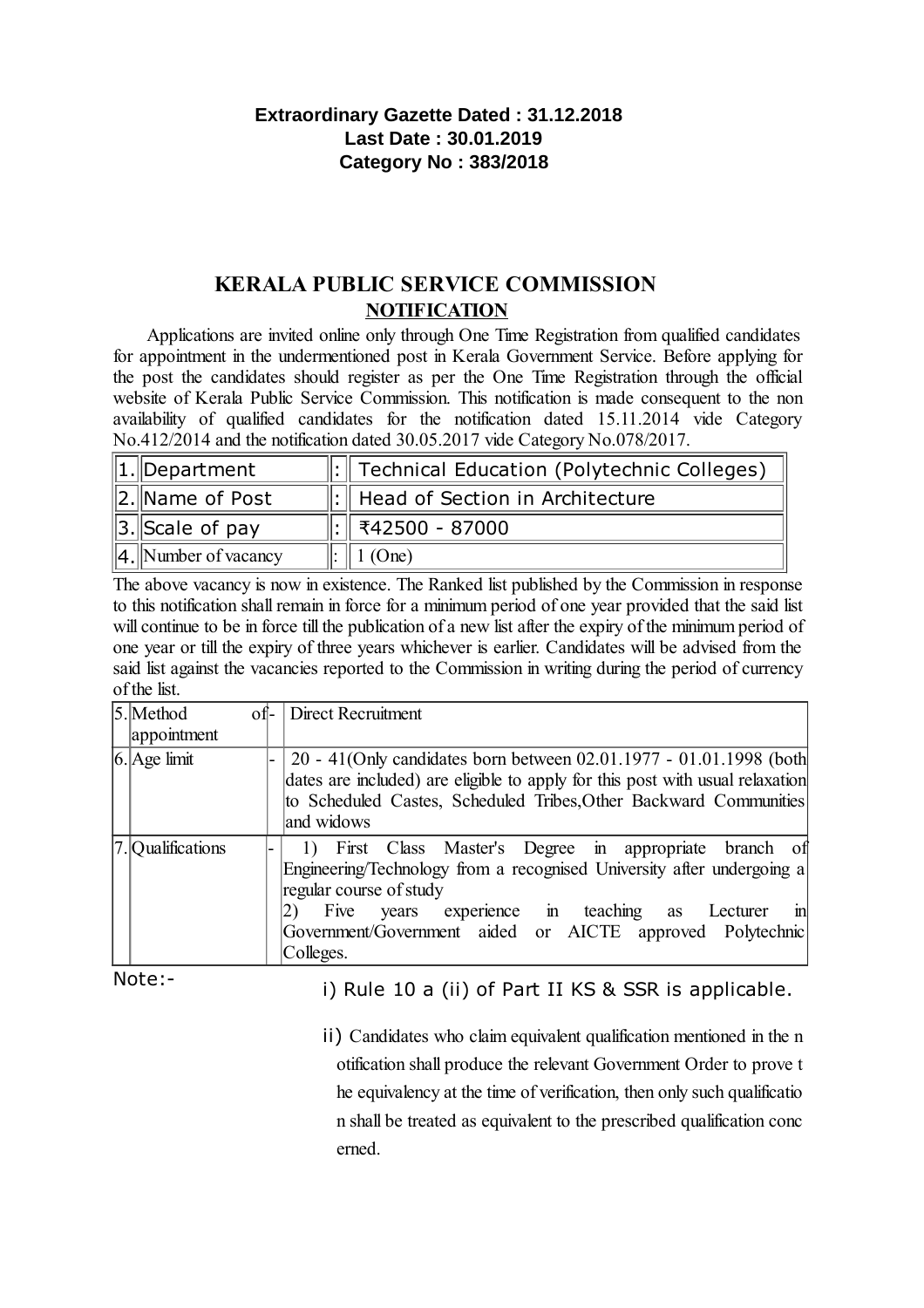iii) In the case of difference in original caste/community claimed in th e application and that entered in SSLC book, the candi9.date shall produce a Gazette notification in this regard, along with Non Crea my Layer Certificate/Community Certificate at the time of certificat e verification.

iv)Candidates should obtain experience Certificate in the following for mat and enter details regarding experience (certificate number, date, name of post, peri od, issuing authority, name of institution etc.) and upload scanned image of the same bef ore submitting application. Candidates should produce the Certificate as and when aske d for the same.

#### **CERTIFICATE OF EXPERIENCE**

Name of the Institution (Company/Corporatio **:** n/ Govt Department/Co-operative Institution, etc.)

Registration Number (SSI Registr **:** ation or any other registration Nu mber) with date of registration Authority from where Registration obtained **:**

Issued to Sri

….........................................................................................................................

…...........................................................................................................................(her e enter name and address of the candidate). This is to certify that the above mentioned p erson has worked/has been working/is working in this institution as …......................... ( here enter the name of post holding or held) and the nature of assignment i.e regular wor ker/temporary worker /paid /Apprentice/ Trainee/Casual Labourer (strike off whichever is not applicable) on Rs............................ per day/ per mensem for a period of …........ years..........months.........days from.................to …...............

**Dated Signature, Name and Designation of the issuing Authority**

**Place : with Name of Institution**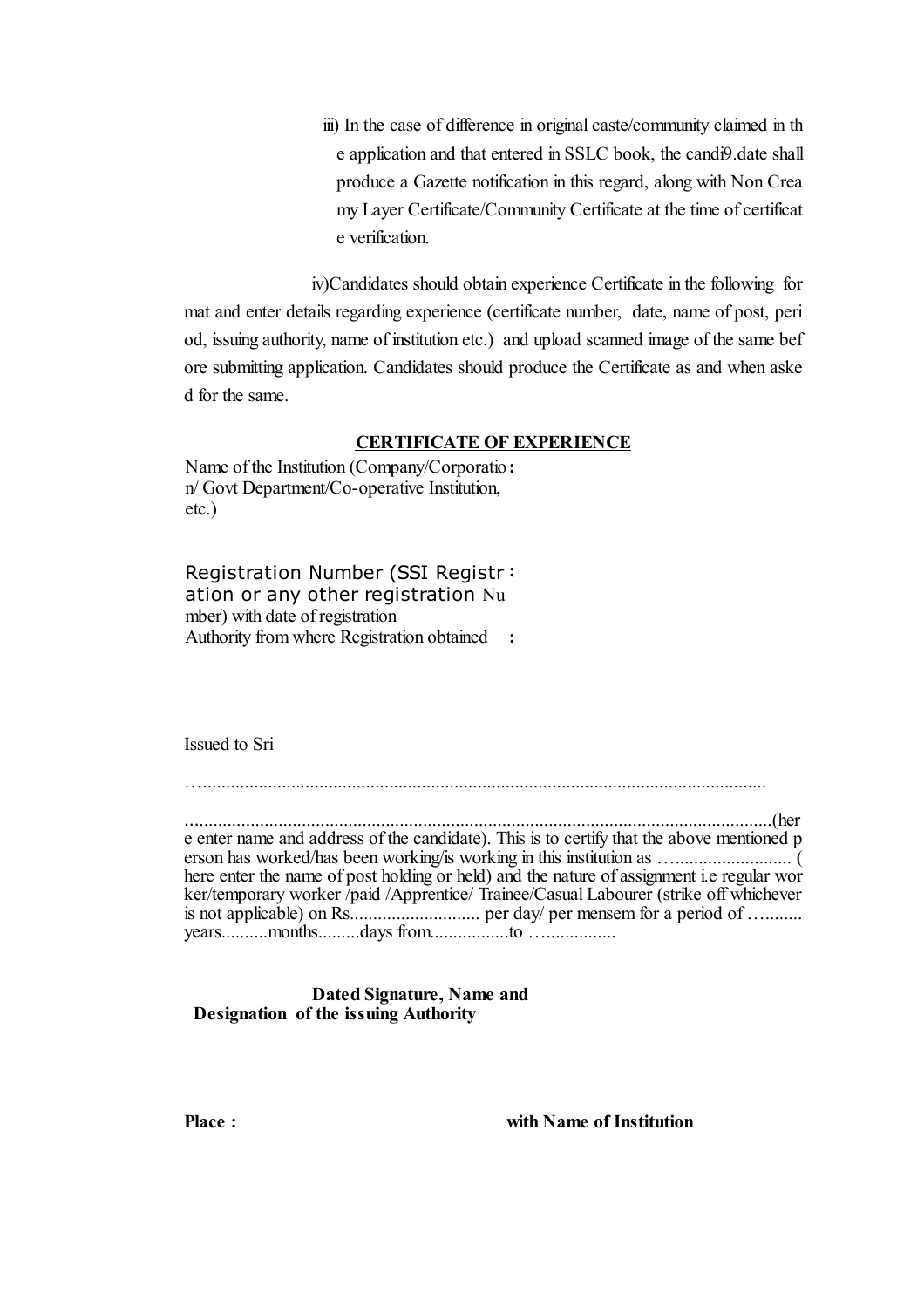**Date :**

**(Office Seal)**

## **DECLARATION**

| tioned in the above experience certificate has actually worked/is working as |  |
|------------------------------------------------------------------------------|--|
|                                                                              |  |
|                                                                              |  |
|                                                                              |  |
|                                                                              |  |
| Act/Rules to be specified)                                                   |  |

Also certified that I am the authorized officer to inspect the Re gisters kept by the employer as per the provisions of the ………… …………Act/Rules of the state/Central Government.

**Place: Signature with date,**

**with Designation**

**Date: Name of the Attesting Officer**

**and Name of Offi**

**ce**

### **(Office seal)**

Note: 1. Experience claimed by the candidates shall be one gained after acquiring the ba sic qualification for the post.

2. The veracity of the Experience Certificate will be subjected to scrutiny and those who issue or produce bogus certificate will be subjected to legal proceedings. Th e experience certificate obtained from private institutions shall be got countersigne d by an authorised officer of the State/Central Government.